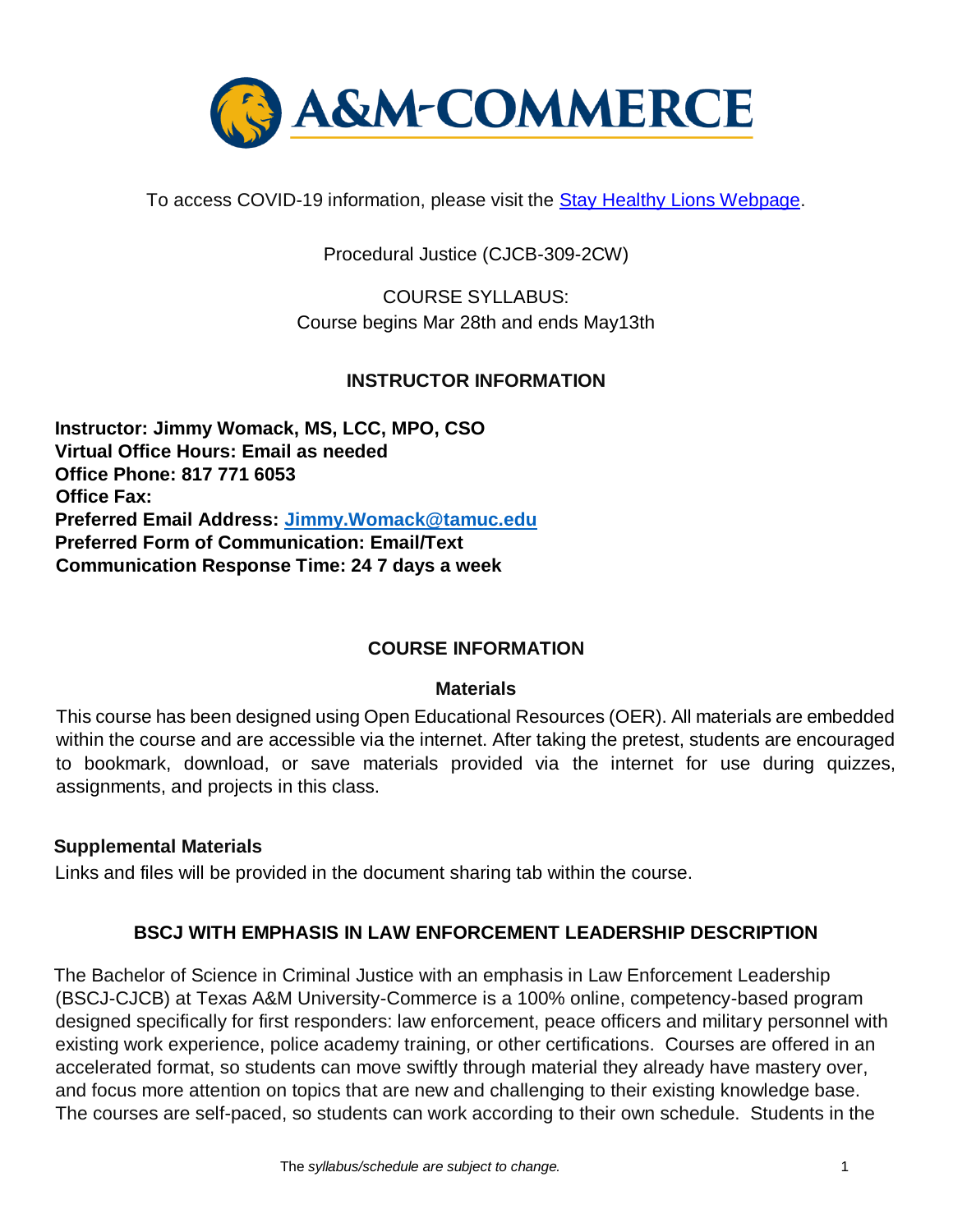BSCJ-CJCB program develop practical workplace competencies that meet current and future challenges facing first responders today.

## **[COURSE DESCRIPTION](http://catalog.tamuc.edu/undergrad/colleges-and-departments/college-of-innovation-design/baas-organizational-leadership/?_ga=2.81546143.928332977.1616426723-584154711.1595512675)**

Employing the four pillars of procedural justice, students will learn effective ways to increase public trust and confidence in police. This course will strengthen police legitimacy and communication competency with the community and special populations.

## **STUDENT LEARNING OUTCOMES**

Completion of this course provides the student with the knowledge of how procedural justice impacts their day to day interactions with the public influences how the community views law enforcement. The student will also learn that procedural justice impacts his or her department with how the administration interacts with officers through day to day activity and through setting policy.

# **REGULAR AND SUBSTANTIVE COURSE INTERACTION**

As a general guide, students enrolled in a three semester hour course should spend one hour engaged in instructional activities and two to three hours on out-of-class work per week in a traditional semester. Students are expected to double this effort of engagement given that this course is being delivered in a seven-week term. Educational activities in this course are designed to ensure regular and substantive interaction between students and faculty to ensure that students are able to demonstrate competency.

# **COURSE REQUIREMENTS**

**Minimal Technical Skills Needed:** Students will need reliable computer and internet access for this course. Students must be able to effectively use myLeo email, myLeo Online D2L, and Microsoft Office.

**Instructional Methods:** This course is an online course. To be successful in this course, all content and course modules should be read and reviewed. All assignments and quizzes (both graded and not graded) must be completed. Please contact the instructor by email for any assistance.

**Student Responsibilities or Tips for Success in the Course:** To be successful in this course, all content and course modules should be read and reviewed. All assignments and quizzes (both graded and not graded) should be completed. Please contact the instructor by email for any assistance.

### **ASSESSMENT**

Students must achieve 80% or higher for the both the posttest and culminating project to demonstrate competency and pass the course.

### **Course Pre-test**

The purpose of the pre-test is to provide a baseline understanding of your knowledge in this competency. The pre-test is required before you begin studying course materials. I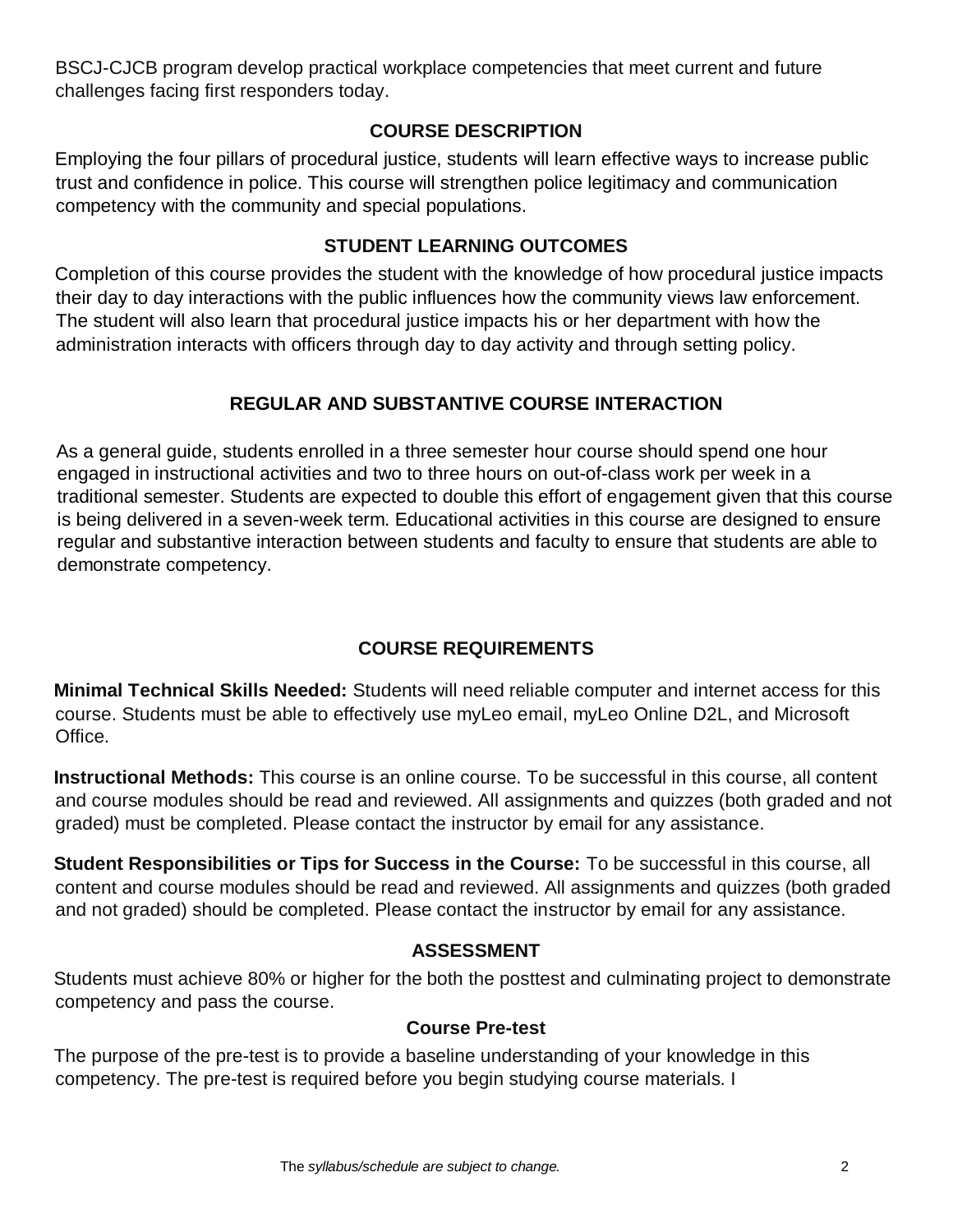| <b>Content</b> | <b>Description</b>                                                                                                                                                                                                                                                                                                                             | Value      | <b>Notes</b>                                                                                                                                      |
|----------------|------------------------------------------------------------------------------------------------------------------------------------------------------------------------------------------------------------------------------------------------------------------------------------------------------------------------------------------------|------------|---------------------------------------------------------------------------------------------------------------------------------------------------|
| Pre-test       | This is the initial assessment<br>in the course to provide a<br>baseline understanding of a<br>student's knowledge of the<br>course content and<br>competencies. Pretests are<br>taken once and should be<br>completed upon the first<br>couple of days of a CBE<br>academic term or entry into a<br>course if a student is an<br>accelerator. | 100 points | Required before completing any<br>other work in the course. The<br>grade on the pre-test does not<br>count in the final grade for this<br>course. |

# **Learning Objective Essays**

A brief short-answer item that the student submits to the instructor that requires students to synthesize and apply the concept, theory, process, etc., introduced in the Learning Objective Module. Essays are submitted to the instructor and do not require comments or "discussion" with other students in the course.

## **Course Post-test**

The end-of-course comprehensive exam that assesses student knowledge and understanding of major concepts, theories, processes, etc., in the course. A **score of 80% or higher is required** to demonstrate competency.

| <b>Content</b> | <b>Description</b>                                                                                                 | <b>Value</b> | <b>Notes</b>                                                                                                                          |
|----------------|--------------------------------------------------------------------------------------------------------------------|--------------|---------------------------------------------------------------------------------------------------------------------------------------|
| Post-test      | Measures your competency<br>of learning outcomes through<br>essay, short answer, and<br>multiple-choice questions. | 100 points   | Required and you must score<br>80% or higher. You have up to<br>three attempts.<br>DUE: Last day of week 7,<br>Friday by 11:59 PM CST |

If you score less than 80% on the post-test, you will have an opportunity to review the material and retake the post-test two additional times. If the posttest score is less than 80% within three attempts, students will receive a grade of "F" in the course and will be required to retake the course in the new term. Students who fail the posttest should review feedback from the instructor before reattempting the posttest.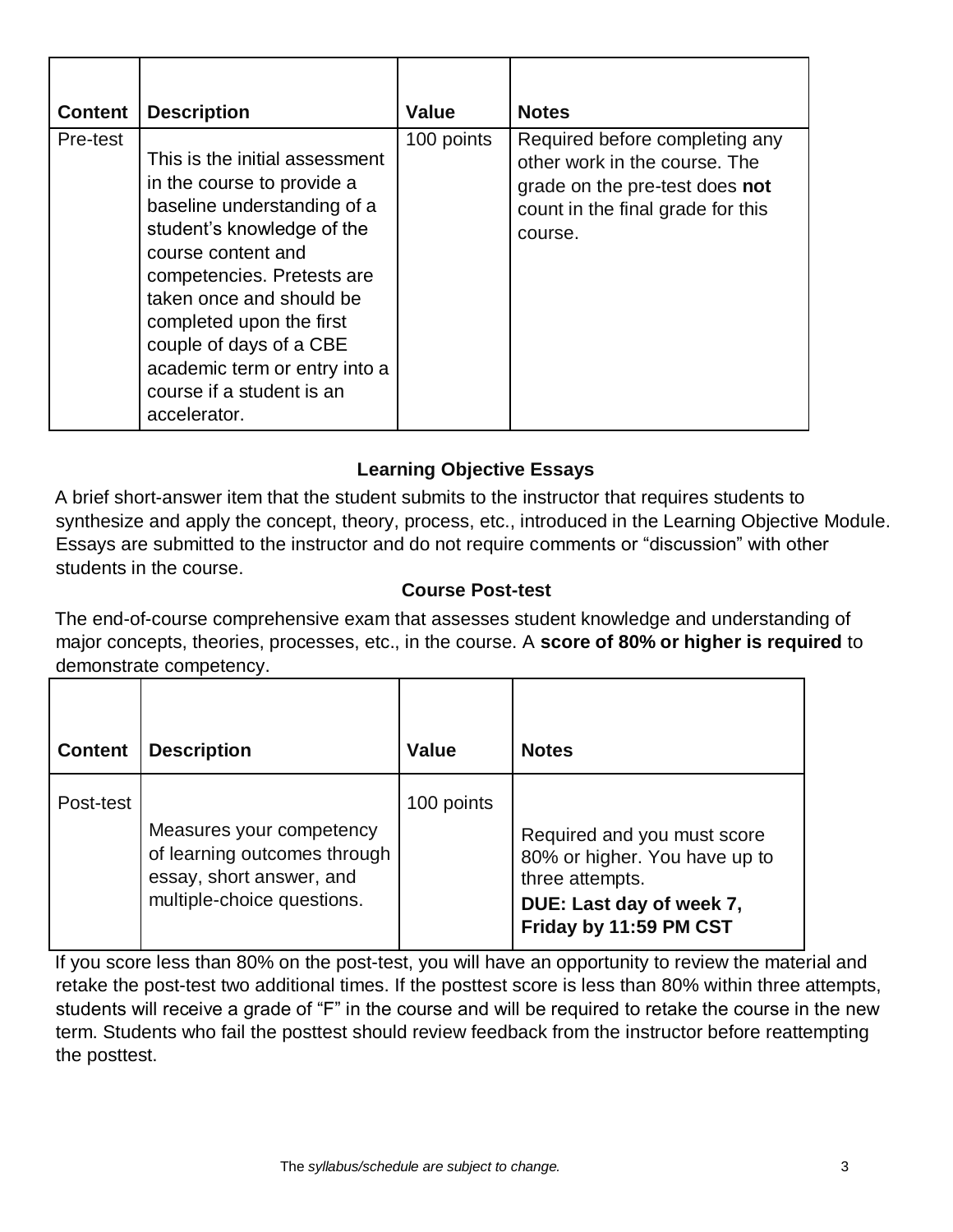# **Culminating Project**

The project assesses your knowledge of terms and the application of concepts presented in this course. A **score of 80% or higher is required** to demonstrate competency.

| <b>Content</b> | <b>Description</b>                                                                                  | Value      | <b>Notes</b>                                                                                                                                                                                                                                         |
|----------------|-----------------------------------------------------------------------------------------------------|------------|------------------------------------------------------------------------------------------------------------------------------------------------------------------------------------------------------------------------------------------------------|
| Project        | Measures your competency<br>of learning outcomes the<br>completion of a<br>competencybased project. | 100 points | Required and you must score<br>80% or higher. You have up<br>to three attempts.<br>DUE DATE if you want<br>feedback for revisions: End<br>of week 6.<br><b>HARD DUE DATE: Last day</b><br><b>of</b><br>week 7, Friday by 11:59 PM<br>CS <sub>1</sub> |

If students score less than 80% on the culminating project, they will have an opportunity to review the material and resubmit the project up to two additional times. If the culminating project is less than 80% within three attempts, students will receive a grade of "F" in the course and will be required to retake the course in the new term.

## **GRADING**

A score of 80% or higher on both the Culminating Project and Posttest is required to demonstrate competency and receive credit for the course. The following items will be used to calculate the final grade in the course.

| <b>Item</b>                                                  | <b>Worth</b>                                 |
|--------------------------------------------------------------|----------------------------------------------|
| <b>Posttest</b>                                              | 100 points                                   |
| <b>Culminating Project Attempt</b>                           | 100 points                                   |
| <b>Hot Spot Policing and</b><br><b>Phoenix Tattoo Policy</b> | 100 points each                              |
| Model 2 & 3 Papers                                           | Does not count as a grade but<br>is required |
| Total                                                        | 400                                          |

### **Grading Scale**

 $A = 90\% - 100\%$  $B = 80\% - 89\%$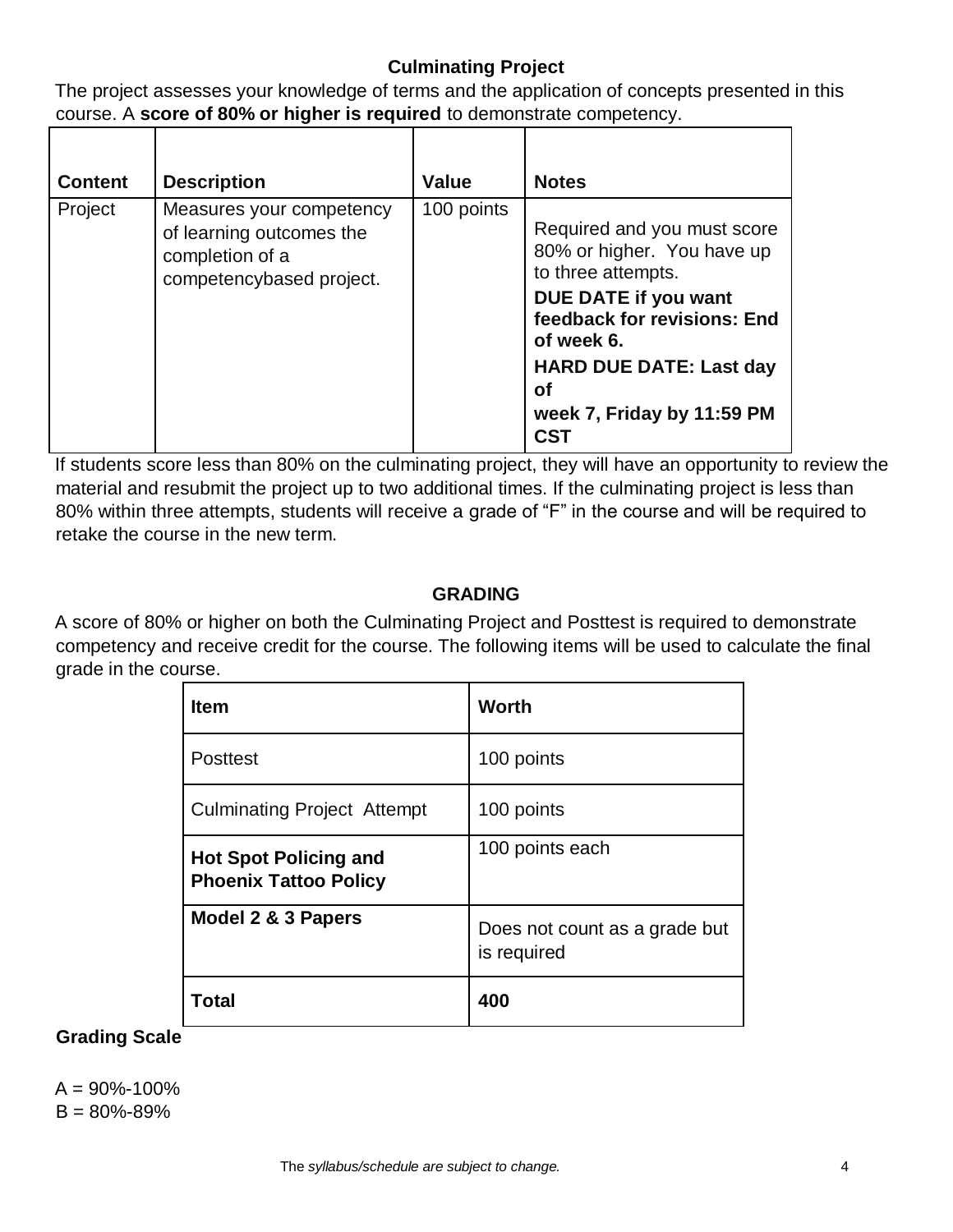# **TECHNOLOGY REQUIREMENTS LMS**

All course sections offered by Texas A&M University-Commerce have a corresponding course shell in the myLeo Online Learning Management System (LMS). Below are the technical requirements

Learning Management System (LMS) Requirements: View the [Learning Management System Requirements Webpage.](https://community.brightspace.com/s/article/Brightspace-Platform-Requirements)

LMS Browser Support: Learn more on the [LMS Browser Support Webpage.](https://documentation.brightspace.com/EN/brightspace/requirements/all/browser_support.htm)

YouSeeU Virtual Classroom Requirements: Visit the [Virtual Classroom Requirements Webpage.](https://support.youseeu.com/hc/en-us/articles/115007031107-Basic-System-Requirements)

## **ACCESS AND NAVIGATION**

You will need your campus-wide ID (CWID) and password to log into the course. If you do not know your CWID or have forgotten your password, contact the Center for IT Excellence (CITE) at 903.468.6000 or helpdesk@tamuc.edu**.**

**Note:** Personal computer and internet connection problems do not excuse the requirement to complete all course work in a timely and satisfactory manner. Each student needs to have a backup method to deal with these inevitable problems. These methods might include the availability of a backup PC at home or work, the temporary use of a computer at a friend's home, the local library, office service companies, Starbucks, a TAMUC campus open computer lab, etc.

### **COMMUNICATION AND SUPPORT**

If you have any questions or are having difficulties with the course material, please contact your Instructor.

### **Technical Support**

If you are having technical difficulty with any part of Brightspace, please contact Brightspace Technical Support at 1-877-325-7778. Other support options can be found on the [Brightspace](https://community.brightspace.com/support/s/contactsupport) [Support Webpage.](https://community.brightspace.com/support/s/contactsupport)

### **Interaction with Instructor Statement**

This is an online course; therefore, expect most communication to be online as well. Correspondence will always be through university email (your "myLeo" mail) and announcements in myLeo online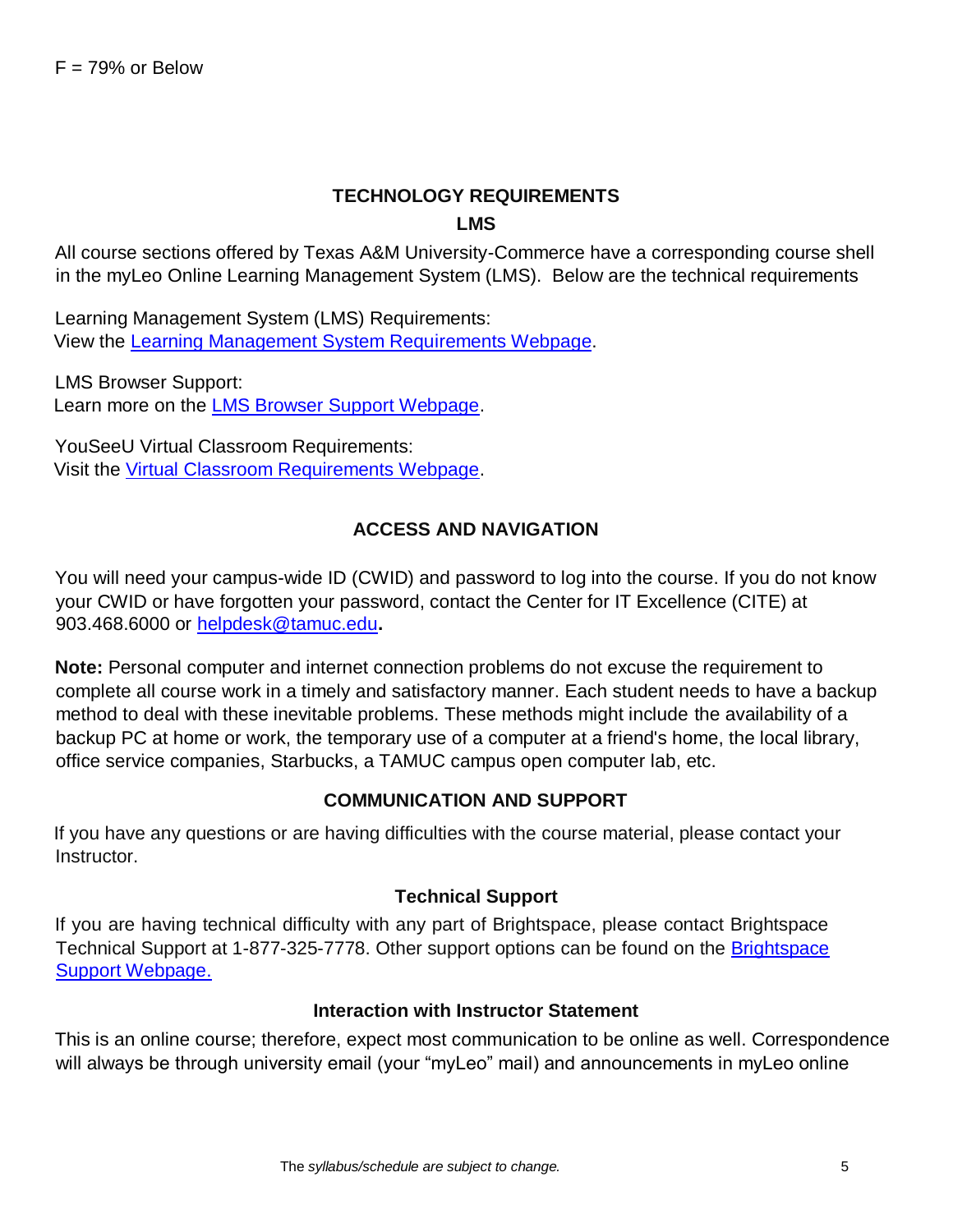(D2L). The instructor will make every effort to respond to emails within 24 provided the correspondence follows the requirements listed below. Students are encouraged to check university email daily.

## **COURSE AND UNIVERSITY PROCEDURES/POLICIES**

## **Syllabus Change Policy**

The syllabus is a guide. Circumstances and events, such as student progress, may make it necessary for the instructor to modify the syllabus during the semester. Any changes made to the syllabus will be announced in advance.

### **Student Conduct**

All students enrolled at the University shall follow the tenets of common decency and acceptable behavior conducive to a positive learning environment. The Code of Student Conduct is described in detail online in the [Student Guidebook.](http://www.tamuc.edu/Admissions/oneStopShop/undergraduateAdmissions/studentGuidebook.aspx)

Students should also consult the [Rules of Netiquette](https://www.britannica.com/topic/netiquette) [Webpage](https://www.britannica.com/topic/netiquette) for more information regarding how to interact with students in an online forum.

# **TAMUC Attendance**

For more information about the attendance policy, please view the **Attendance Webpage** and the [Class](http://www.tamuc.edu/aboutUs/policiesProceduresStandardsStatements/rulesProcedures/13students/academic/13.99.99.R0.01.pdf) [Attendance Policy](http://www.tamuc.edu/aboutUs/policiesProceduresStandardsStatements/rulesProcedures/13students/academic/13.99.99.R0.01.pdf)

### **Academic Integrity**

Students at Texas A&M University-Commerce are expected to maintain high standards of integrity and honesty in all of their scholastic work. For more details and the definition of academic dishonesty see the following procedures:

[Undergraduate Academic Dishonesty](http://www.tamuc.edu/aboutUs/policiesProceduresStandardsStatements/rulesProcedures/13students/undergraduates/13.99.99.R0.03UndergraduateAcademicDishonesty.pdf) Policy [Undergraduate Student Academic Dishonesty Form](http://www.tamuc.edu/aboutUs/policiesProceduresStandardsStatements/rulesProcedures/documents/13.99.99.R0.03UndergraduateStudentAcademicDishonestyForm.pdf)

### **Students with Disabilities-- ADA Statement**

The Americans with Disabilities Act (ADA) is a federal anti-discrimination statute that provides comprehensive civil rights protection for persons with disabilities. Among other things, this legislation requires that all students with disabilities be guaranteed a learning environment that provides for reasonable accommodation of their disabilities. If you have a disability requiring an accommodation, please contact:

### **Office of Student Disability Resources and Services**

Texas A&M University-Commerce Velma K. Waters Library Rm 162 Phone (903) 886-5150 or (903) 886-5835 Fax (903) 468-8148 Email: studentdisabilityservices@tamuc.edu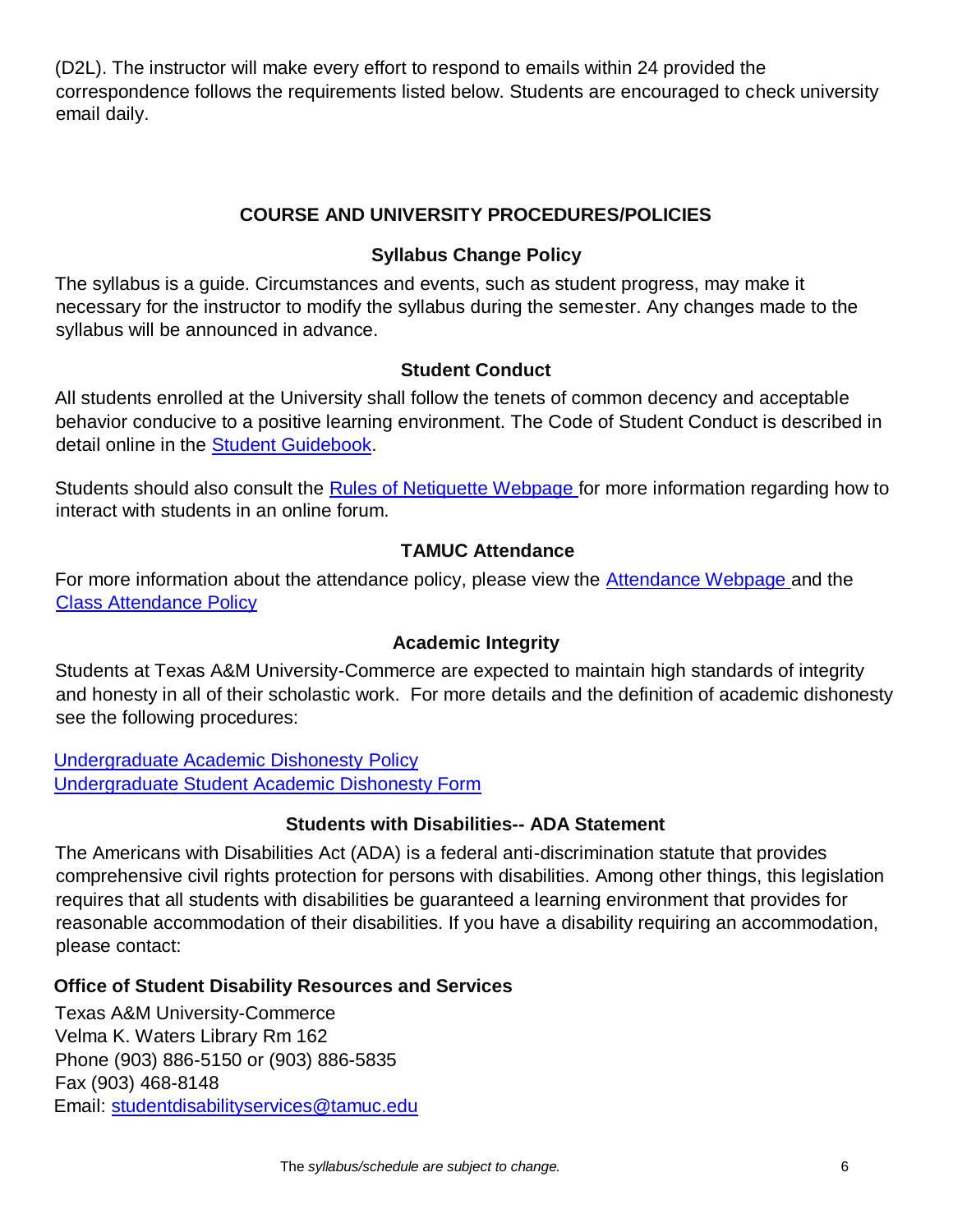## **Nondiscrimination Notice**

Texas A&M University-Commerce will comply in the classroom, and in online courses, with all federal and state laws prohibiting discrimination and related retaliation on the basis of race, color, religion, sex, national origin, disability, age, genetic information, or veteran status. Further, an environment free from discrimination on the basis of sexual orientation, gender identity, or gender expression will be maintained.

# **Campus Concealed Carry Statement**

Texas Senate Bill - 11 (Government Code 411.2031, et al.) authorizes the carrying of a concealed handgun in

Texas A&M University-Commerce buildings only by persons who have been issued and are in possession of a Texas License to Carry a Handgun. Qualified law enforcement officers or those who are otherwise authorized to carry a concealed handgun in the State of Texas are also permitted to do so. Pursuant to Penal Code (PC) 46.035 and A&M-Commerce Rule 34.06.02.R1, license holders may not carry a concealed handgun in restricted locations.

For a list of locations, please refer to the [Carrying](http://www.tamuc.edu/aboutUs/policiesProceduresStandardsStatements/rulesProcedures/34SafetyOfEmployeesAndStudents/34.06.02.R1.pdf) [Concealed Handguns](http://www.tamuc.edu/aboutUs/policiesProceduresStandardsStatements/rulesProcedures/34SafetyOfEmployeesAndStudents/34.06.02.R1.pdf) [On Campus](http://www.tamuc.edu/aboutUs/policiesProceduresStandardsStatements/rulesProcedures/34SafetyOfEmployeesAndStudents/34.06.02.R1.pdf) document and/or consult your event organizer.

Pursuant to PC 46.035, the open carrying of handguns is prohibited on all A&M-Commerce campuses. Report violations to the University Police Department at 903-886-5868 or 9-1-1.

| <b>Learning Objectives and</b><br><b>Competencies</b> | <b>Materials to Read or Review</b> | <b>Assignments</b>                                                                                                              |
|-------------------------------------------------------|------------------------------------|---------------------------------------------------------------------------------------------------------------------------------|
| LO1: Overview of Procedural<br>Justice                | All Material in Model 1            | Read the material for the<br>week.                                                                                              |
| <b>LO2: Internal Procedural</b><br>Justice            | All Material in Model 2            | Read the material for the<br>week.<br>Write paper on the Phoenix<br>Tattoo Policy and the paper<br>on<br><b>Internal Policy</b> |
| LO3: Procedural Justice and<br>the<br>Community       | All Materials in Model 3           | Read the material for the<br>week.<br>Write the paper on Hot Spot<br>Policing and on Community<br>Interaction                   |

**COURSE OUTLINE / CALENDAR**